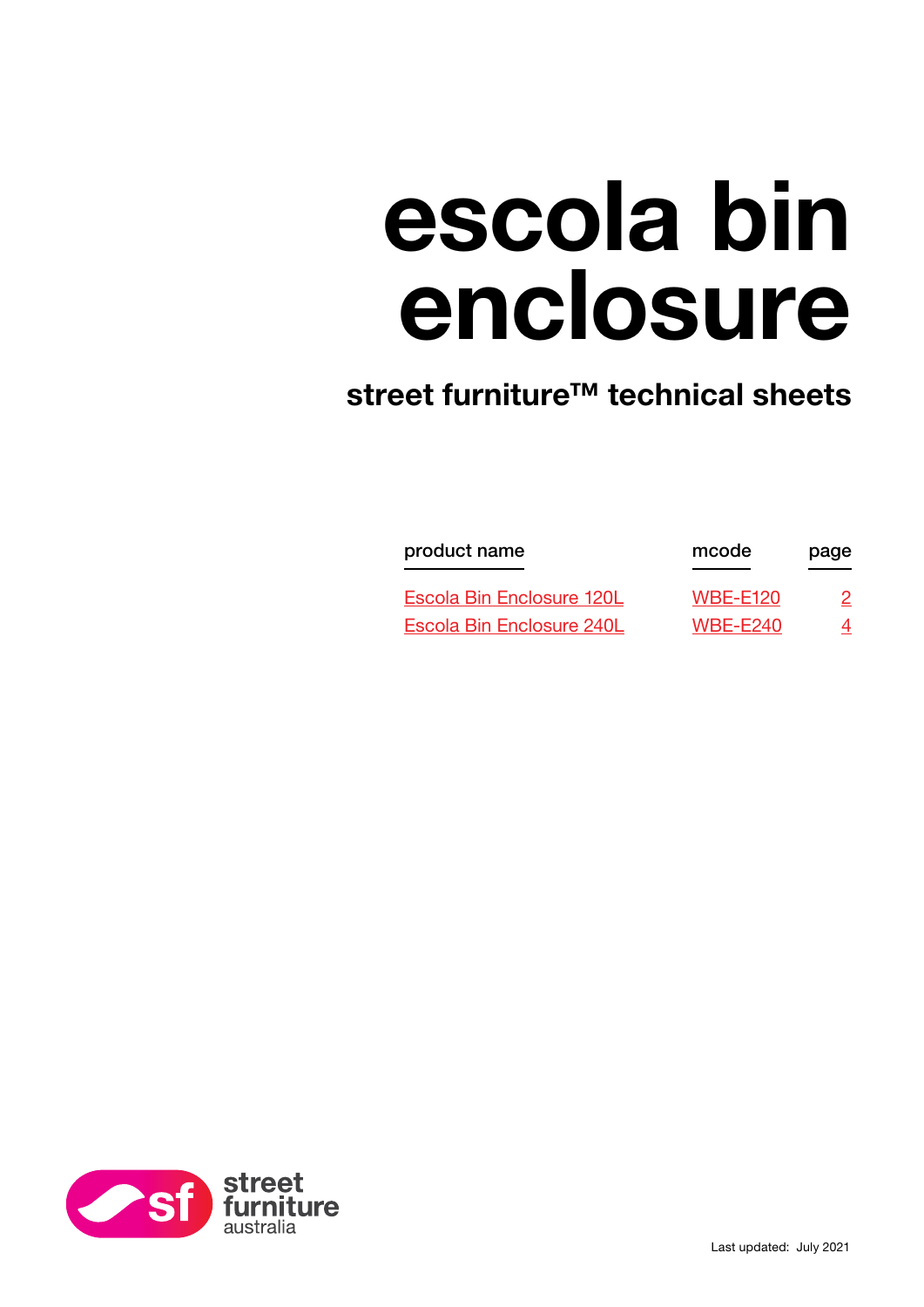<span id="page-1-0"></span>

## escola bin enclosure 120L

Class: Litter Solutions | Family: Escola

#### July 2021



RECYCLING CENTRE (SIDE BY SIDE)

© Street Furniture Australia Pty Limited ABN 46 070 910 100

*Street Furniture Australia is ISO-certified by QAS International in Quality, Environment, Health and Safety. All products are made-to-order, quality-controlled and dispatched from the inhouse factory floor.*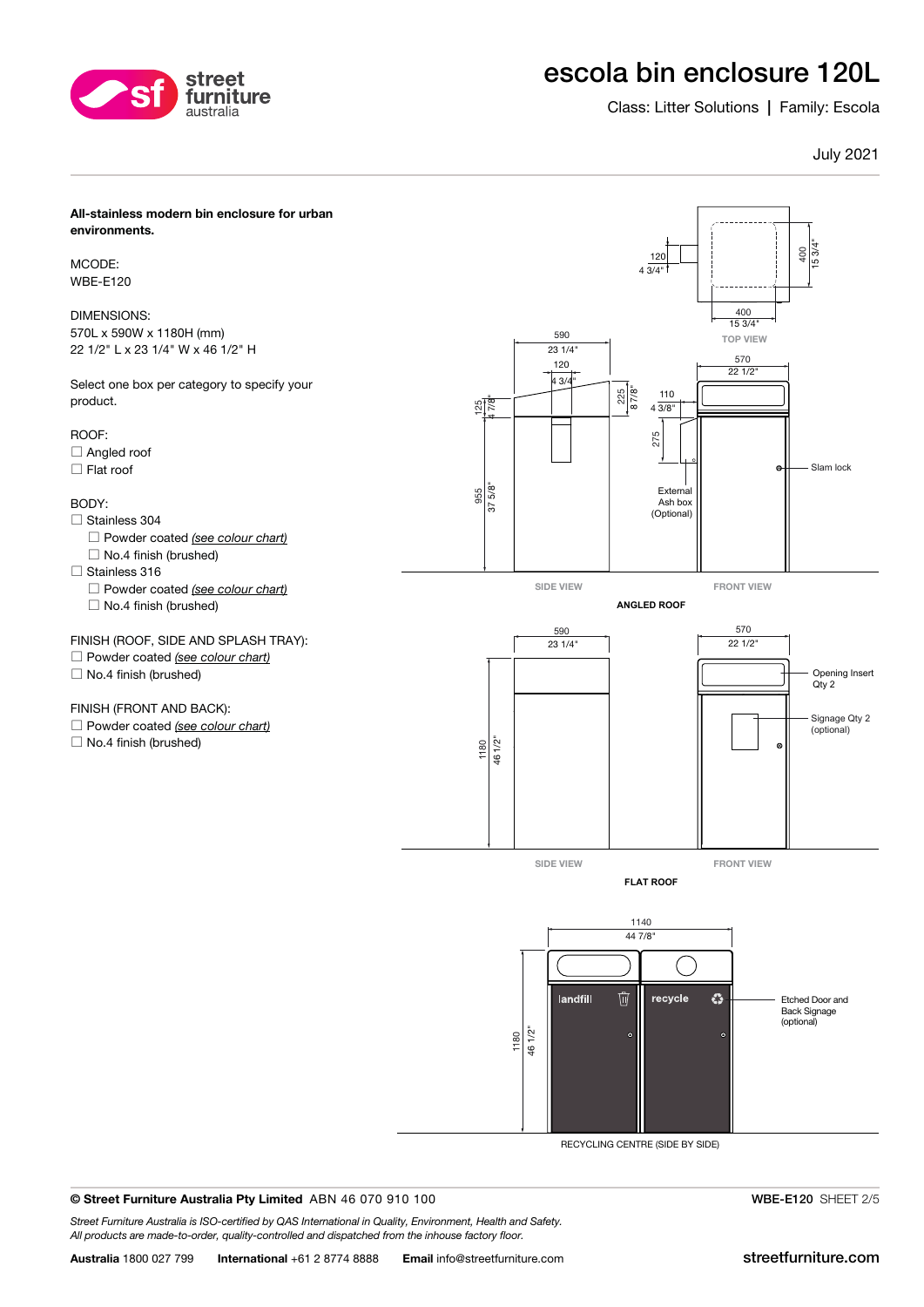<span id="page-2-0"></span>

## escola bin enclosure 120L

Class: Litter Solutions | Family: Escola

#### July 2021



#### © Street Furniture Australia Pty Limited ABN 46 070 910 100

*Street Furniture Australia is ISO-certified by QAS International in Quality, Environment, Health and Safety. All products are made-to-order, quality-controlled and dispatched from the inhouse factory floor.*

WBE-E120 SHEET 3/5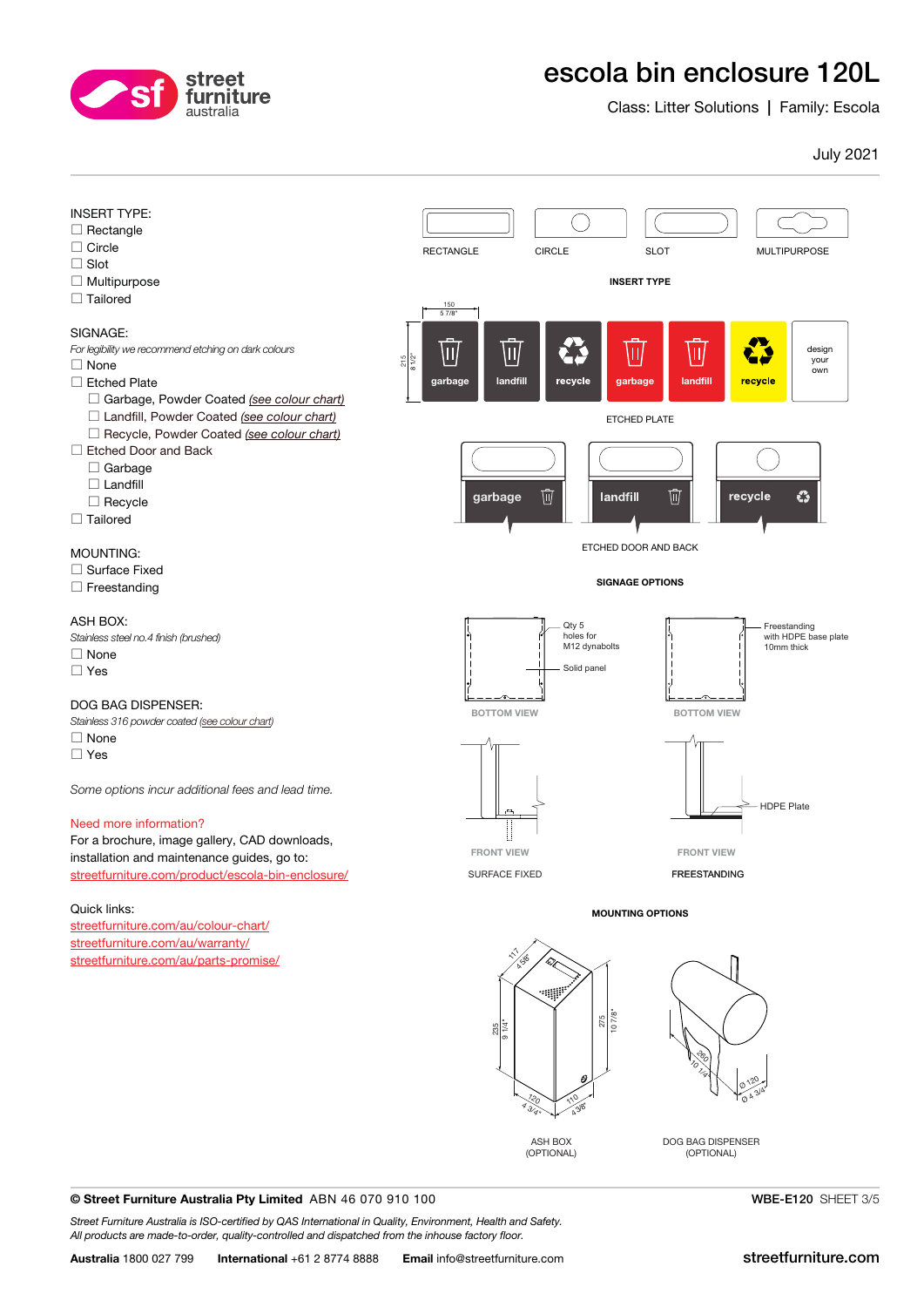

## escola bin enclosure 240L

Class: Litter Solutions | Family: Escola

#### July 2021



MCODE: WBE-E240

DIMENSIONS: 695L x 760W x 1380H (mm) 27 3/8" L x 29 7/8" W x 54 3/8" H

Select one box per category to specify your product.

#### ROOF:

- □ Angled roof
- $\Box$  Flat roof

#### BODY:

- Stainless 304 Powder coated *[\(see colour chart\)](https://streetfurniture.com/colour-chart/)*
	- $\Box$  No.4 finish (brushed)
- Stainless 316
	- Powder coated *[\(see colour chart\)](https://streetfurniture.com/colour-chart/)*  $\Box$  No.4 finish (brushed)

#### FINISH (ROOF, SIDE AND SPLASH TRAY):

- Powder coated *[\(see colour chart\)](https://streetfurniture.com/colour-chart/)*
- $\Box$  No.4 finish (brushed)

#### FINISH (FRONT AND BACK):

Powder coated *[\(see colour chart\)](https://streetfurniture.com/colour-chart/)*

 $\Box$  No.4 finish (brushed)



RECYCLING CENTRE (SIDE BY SIDE)

© Street Furniture Australia Pty Limited ABN 46 070 910 100

*Street Furniture Australia is ISO-certified by QAS International in Quality, Environment, Health and Safety. All products are made-to-order, quality-controlled and dispatched from the inhouse factory floor.*